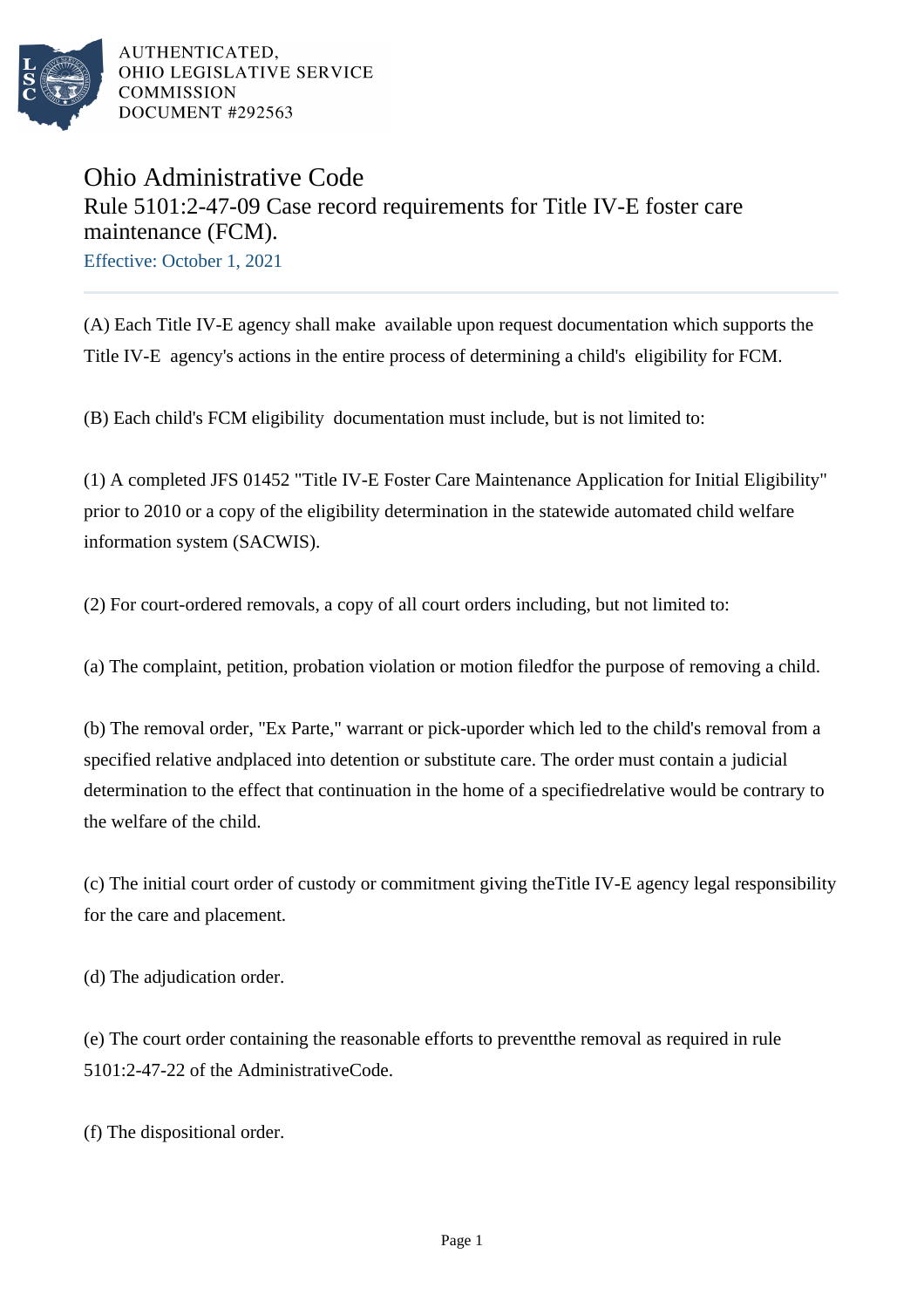

AUTHENTICATED. OHIO LEGISLATIVE SERVICE **COMMISSION** DOCUMENT #292563

 $(g)$  The court orders containing the court's determination of reasonable efforts to finalize the permanency plan as required in rule 5101:2-47-22 of the Administrative Code.

(3) If the child entered custody as a result of a JFS 01645 "Agreement for Temporary Custody of a Child" a copy of the JFS 01645 and a copy of any court approved JFS 01645 thirty day extensions evidencing the court's determination that placement is in the best interest of the child, as applicable.

(4) If the child entered custody as a result of a JFS 01666 "Permanent Surrender of Child" a copy of the JFS 01666 and a copy of the court order received within one hundred eighty days from the date of placement evidencing the court's determination that placement is in the best interest of the child and that reasonable efforts were made, as applicable.

(5) Documentation of citizenship and immigration status for all children in foster care regardless of whether FCM payments are made on their behalf pursuant to rule 5101:2-33-29 of the Administrative Code.

(6) Documentation of the verification used to meet all of the FCM eligibility requirements described in Chapter 5101:2-47 of the Administrative Code.

(7) A copy of the Title IV-E agency's notification to the county department of job and family services (CDJFS) Title IV-A unit of a child entering custody if not processed through SACWIS.

(8) Copies of the ODM 06612 "Health Insurance Information Sheet", as applicable.

(9) Copies of the ODM 06613"Accident/Injury Insurance Information", as applicable.

(10) A copy of the ODM 03528 "Healthchek and Pregnancy Related Services Information Sheet".

(C) FCM program reimbursability documentation must include, but is not limited to:

(1) The receipt of supplemental security income (SSI) during the FCM claim period.

(2) Documentation of the child's income.